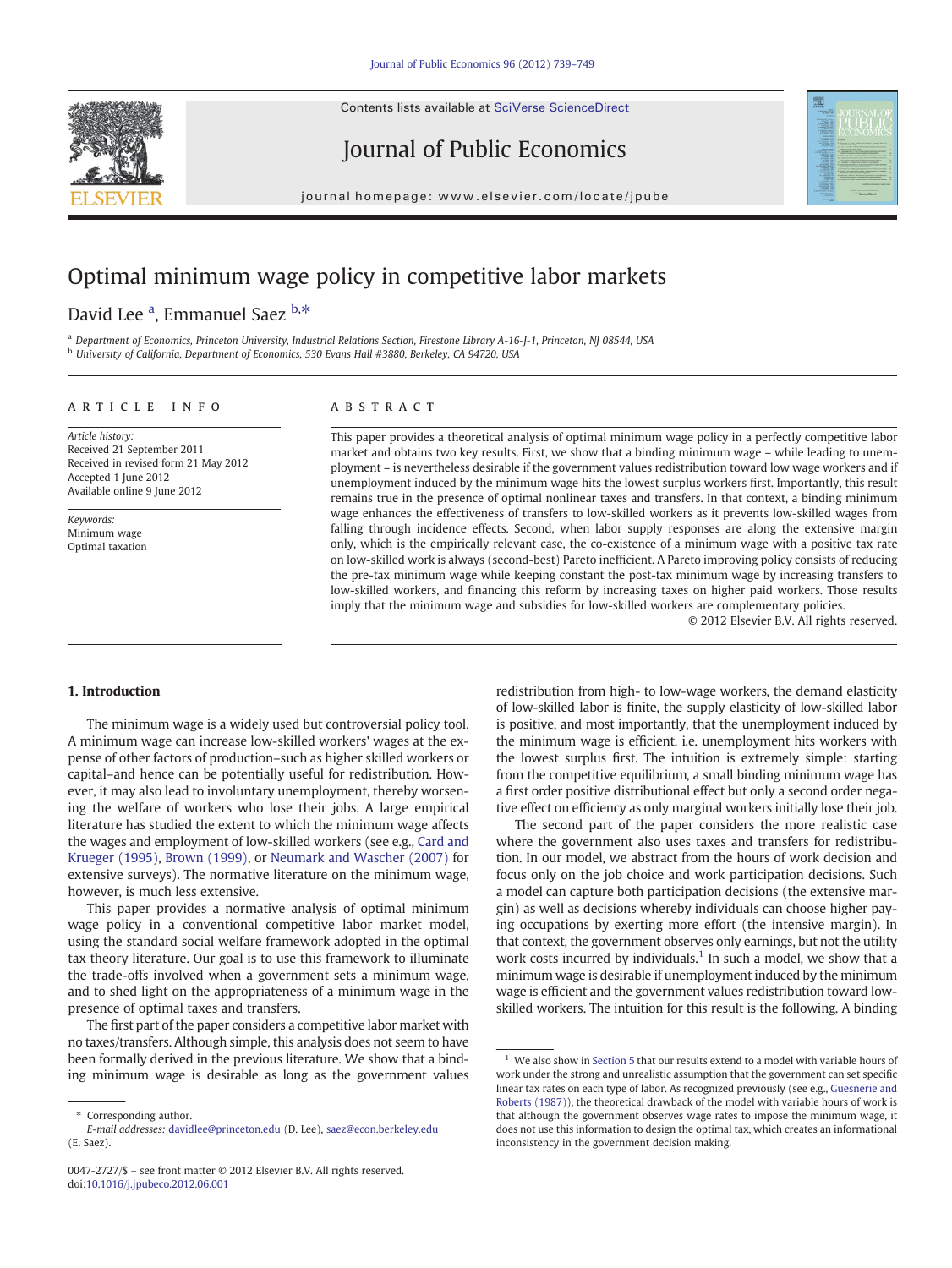<span id="page-1-0"></span>minimum wage enhances the effectiveness of transfers to low-skilled workers as it prevents low-skilled wages from falling through incidence effects. This result can also be seen as an application of the [Guesnerie](#page-10-0) [\(1981\)](#page-10-0) and [Guesnerie and Roberts \(1984\)](#page-10-0) theory of quantity controls in second best economies. When the government values redistribution toward low-skilled workers, the optimal tax system over-encourages the supply of low-skilled labor. A minimum wage effectively rations over-supplied low-skilled labor, which is socially desirable. Unsurprisingly, if rationing is uniform (i.e., unemployment hits randomly and independently of surplus), then the minimum wage does not reveal anything on costs of work and it cannot improve upon the optimal tax/transfer allocation.

Finally, when labor supply responses are solely along the participation margin, a realistic assumption supported by the empirical labor supply literature, we show that imposing a positive tax rate on the earnings of minimum wage workers is second-best Pareto inefficient. Reducing the minimum wage and compensating low-skilled workers with higher transfers financed by extra taxes on high-skilled workers lead to a Pareto improvement. This result remains true even if rationing is inefficient. This result is therefore perhaps the most striking finding of the paper and the most policy relevant one. Indeed, many OECD countries, which initially had significant minimum wages and high tax rates on low-skilled work, have moved in this direction by reducing payroll taxes on low-skilled work and expanding in-work benefits along the model of the US Earned Income Tax Credit. This result could possibly also be applied to other situations where low skilled wages are downward rigid.

There are two strands in the recent normative literature on the minimum wage. The first, most closely associated with labor economics, focuses on efficiency effects of the minimum wage in the presence of labor market imperfections such as monopsonistic competition [\(Robinson, 1933; Manning, 2003; Cahuc and Laroque, in press](#page-10-0)), efficiency wages ([Drazen, 1986; Jones, 1987; Rebitzer and Taylor,](#page-10-0) [1995\)](#page-10-0), bargaining models ([Cahuc et al., 2001](#page-10-0)), signaling models [\(Lang, 1987; Blumkin and Sadka, 2005\)](#page-10-0), search models ([Swinnerton,](#page-10-0) [1996; Acemoglu, 2001; Flinn, 2006; Hungerbuhler and Lehmann,](#page-10-0) [2009\)](#page-10-0), or endogenous growth models [\(Cahuc and Michel, 1996](#page-9-0)). In many of those situations, a minimum wage can improve efficiency absent any redistributive consideration. These studies are complementary to our analysis that focuses on the equity-efficiency trade-off under perfect competition.

A second smaller literature in public economics investigates, as we do, whether the minimum wage is desirable for redistributive reasons on top of optimal taxes and transfers. In contrast to our occupational choice model, this previous literature has mostly focused on the [Stiglitz \(1982\)](#page-10-0) model with two skills and endogenous and competitive wages and has found that a minimum wage is in general not helpful to supplement the optimal nonlinear tax system [\(Allen, 1987; Guesnerie](#page-9-0) and Roberts,  $1987$ ).<sup>2</sup> The [Stiglitz \(1982\)](#page-10-0) model however focuses solely on the intensive margin and hence cannot capture the participation elasticity of low-skilled workers that is at the heart of the policy discussion and empirical analysis of the minimum wage. We discuss in detail the reasons for the discrepancy between those earlier findings and our findings in [Section 5](#page-6-0) where we consider a model with variable hours of work. As an important caveat, our results only extend to the variable hours of work model under strong and unrealistic assumptions on the tax tools available to the government.

The remainder of the paper is organized as follows. Section 2 presents the model. [Section 3](#page-2-0) analyzes optimal minimum wage policy with no taxes. [Section 4](#page-3-0) extends the analysis to the case with optimal taxes and transfers. Since our main analysis abstracts from the hoursof-work decision, in [Section 5,](#page-6-0) we discuss how our results extend to a model with variable hours of work. Interestingly, efficient rationing of low-skilled work is no longer an assumption, but instead naturally occurs in this context. [Section 6](#page-8-0) concludes. Formal proofs of our propositions are presented in the [Appendix A.](#page-8-0)

#### 2. The model

For our main analysis, we utilize a discrete labor type model of the economy. The supply side follows the optimal tax model presented in [Saez \(2002\)](#page-10-0), which can be shown to be a discrete version of the seminal optimal tax model of [Mirrlees \(1971\)](#page-10-0). The key difference is that we explicitly model the demand side to allow for imperfect substitution of labor types. We consider this a necessary extension since, as we discuss below, perfect substitutability (i.e., infinitely elastic labor demand at each skill) – apart from being unrealistic, and unsupported by empirical evidence – trivially results in the minimum wage being undesirable. Importantly however, introducing imperfect substitution in production does not affect the optimal tax analysis (without minimum wage), as originally shown by [Diamond and Mirrlees \(1971\).](#page-10-0)

#### 2.1. Demand side

We consider a simple model with two labor inputs where production of a unique consumption good  $F(h_1,h_2)$  depends on the number of low-skilled workers  $h_1$  and the number of high-skilled workers  $h<sub>2</sub>$ . We assume constant returns to scale in production. As we shall see, the production function can be generalized to many labor inputs without affecting the substance of our results. We assume perfectly competitive markets so that firms take wages  $(w_1, w_2)$  as given. The production sector chooses labor demand  $(h_1,h_2)$  to maximize profits:  $\Pi = F(h_1,h_2) - w_1h_1 - w_2h_2$ , which leads to the standard first order conditions where wages are equal to marginal product:

$$
w_i = \frac{\partial F}{\partial h_i},\tag{1}
$$

for  $i = 1, 2$ . We will assume that we always have  $w_1 < w_2$  in the equilibria we consider.<sup>3</sup>

#### 2.2. Supply side

Each individual faces costs  $\theta = (\theta_1, \theta_2)$  of working in occupations 1 and 2 respectively and has three labor supply options: (1) not work and earn zero, which we henceforth denote occupation 0, (2) work in occupation 1 in the low-skilled sector and earn  $w_1$  at cost  $\theta_1$ , (3) work in occupation 2 in the high-skilled sector and earn  $w_2$  at cost  $\theta_2$ . The cost of work vector  $\theta$  is smoothly distributed across individuals in the population with cumulative distribution  $H(θ)$  and support  $Θ$ . The population is normalized to one. Heterogeneity in  $\theta$  reflects heterogeneity in ability and taste for work. Costs  $\theta$  can also represent the costs of acquiring skills through education so that our framework can also capture long-term human capital investments.

We realistically assume that the government can observe earnings outcomes (0,  $w_1$ ,  $w_2$ ), but not the individual costs of work θ. Therefore, the government can condition tax and transfers only on observable earnings outcomes. As there are only three outcomes, we can denote by  $T_i$  with  $i = 0, 1, 2$  the tax on each of the three possible earn-<u>ings outcomes w</u> = 0,  $w_1, w_2$  and by  $c_i = w_i - T_i$  the disposable income <sup>2</sup> In contrast, [Boadway and Cuff \(2001\)](#page-9-0), using a continuum of skills model as in [Mirrlees](#page-10-0)

[<sup>\(1971\)</sup>](#page-10-0), show that a minimum wage policy combined with forcing non-working welfare recipients to look for jobs (and accept job offers) indirectly reveals skills at the bottom of the distribution. This can be exploited by the government to target welfare on low skilled individuals, thus improving upon the standard [Mirrlees \(1971\)](#page-10-0) allocation.

<sup>&</sup>lt;sup>3</sup> This is not a strong assumption. If we had  $w_2 < w_1$ , then the definition of highskilled vs. low-skilled labor would naturally be reversed.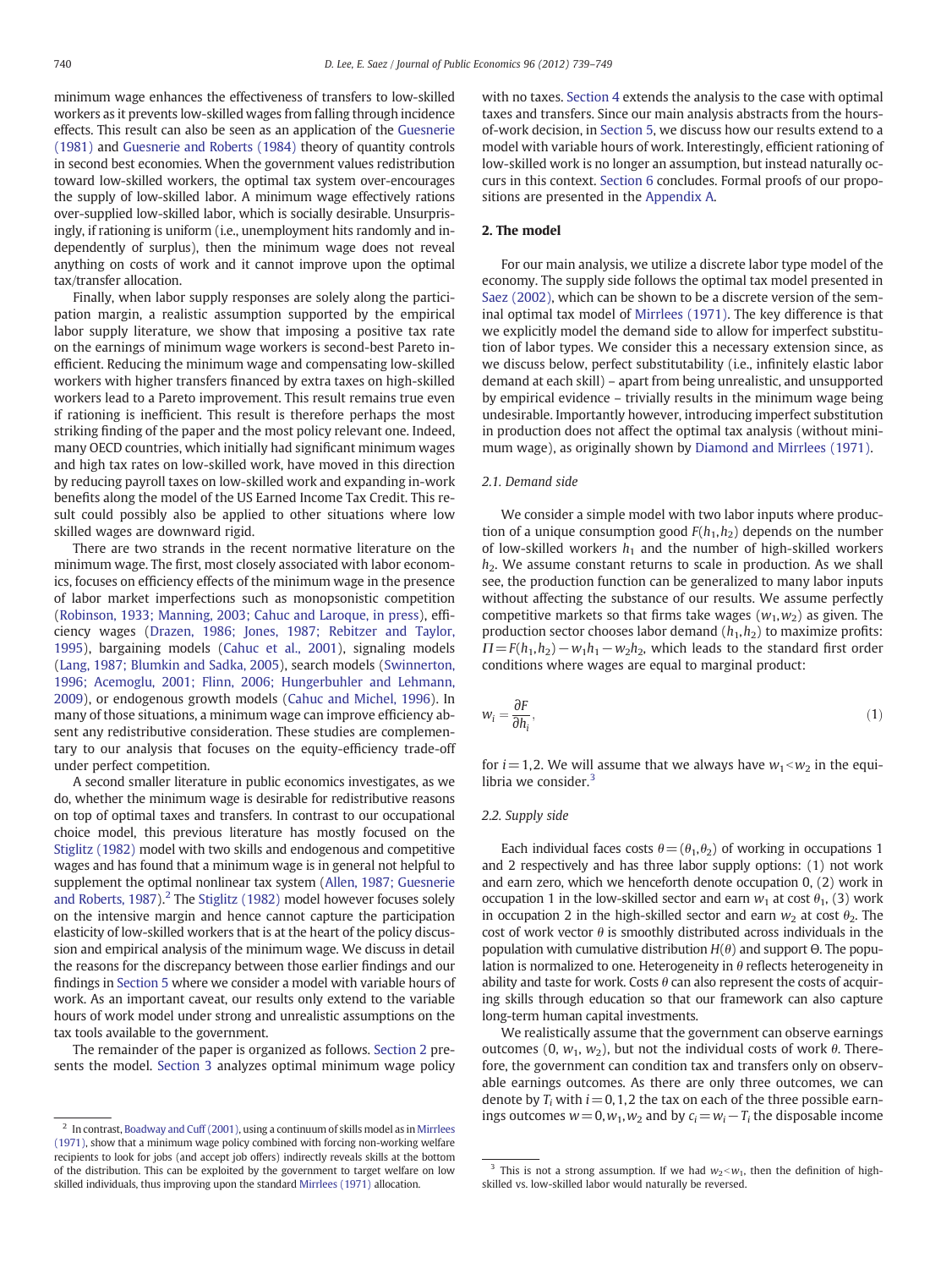<span id="page-2-0"></span>in each situation. This represents a fully general nonlinear income tax on earnings as in [Saez \(2002\).](#page-10-0)

We rule out income effects by assuming that utility is linear. <sup>4</sup> Each individual chooses an occupation  $i = 0, 1, 2$  which maximizes utility  $u_i = c_i - \theta_i$  (assuming  $\theta_0 = 0$  with a slight abuse of notation). Let  $\Theta_i = {\theta \in \Theta | u_i = max_i u_i}$  denote the subset of individuals choosing occupation *i*. Let  $h_i(c)=|\Theta_i|$  be the aggregate supply function, i.e., the fraction of the population working in occupation i as a function of the disposable income vector  $c = (c_0, c_1, c_2)$ . We assume that the distribution  $H(\theta)$  is regular enough so that the aggregate supply functions  $h_i(c)$  are also smooth. Importantly, our simple discrete labor supply model captures both the extensive and intensive labor supply margins. The extensive margin is for individuals choosing between working and not working, and the intensive margin is for individuals choosing between occupation 1 and occupation 2.

#### 2.3. Competitive equilibrium

If there is no minimum wage, for given tax parameters  $T_0, T_1, T_2$  defining a tax and transfer system, combining the demand side and the supply side defines the competitive equilibrium  $(h_1,h_2,w_1,w_2)$ .

It is useful to depict the competitive equilibrium for low-skilled labor in our model using the standard supply and demand curve representation as in Fig. 1. Both the demand  $D_1(w_1)$  and supply  $S_1(w_1)$ curves in the low-skilled labor market are defined assuming that the market clears in the high-skilled labor market as we describe in [Appendix A.1.](#page-8-0) Therefore, Fig. 1 implicitly captures general equilibrium effects as well. This representation is useful for the analysis of the minimum wage because the demand equation always holds as employers cannot be forced to hire or layoff workers. The lowskilled labor demand elasticity  $\eta_1$  is defined as:

$$
\eta_1 = -\frac{w_1}{h_1} \cdot D^{'}_1(w_1),\tag{2}
$$

where the minus sign normalization is used so that  $\eta_1 > 0$ .

#### 2.4. Government social welfare objective

Assuming no exogenous spending requirement, the government budget constraint is:

$$
h_0c_0 + h_1c_1 + h_2c_2 \le h_1w_1 + h_2w_2. \tag{3}
$$

We will denote by  $\lambda$  the Lagrange multiplier associated with this constraint in the government's optimization problem.

As is standard in the optimal taxation literature, we assume that the government evaluates outcomes using a social welfare function of the form:  $SW = \int G(u) dH(\theta)$  where  $u \rightarrow G(u)$  is an increasing and concave transformation of the individual money metric of individual utilities  $u=c_i-\theta_i$ . The concavity of  $G(.)$  represents either individuals' decreasing marginal utility of money and/or the social preferences for redistribution. Given the structure of our model, we can write social welfare as:

$$
SW = (1-h_1-h_2)G(c_0)+\int_{\Theta_1}G(c_1-\theta_1)dH(\theta)+\int_{\Theta_2}G(c_2-\theta_2)dH(\theta),
$$
 (4)

It is useful for our analysis to introduce the concept of social marginal welfare weights for each occupation. Formally, we define  $g_0\!=\!G'(c_0)/\lambda$  and  $g_i\!=\!\int_{\varTheta_i}\!\!G'(c_i\!-\!\theta_i)dH(\theta)/(\lambda\cdot h_i)$  as the average social



Fig. 1. Minimum wage with no taxes and transfers. The figure depicts the desirability of introducing a small minimum wage starting from the competitive equilibrium. A small minimum wage creates a first order transfer to low skilled workers from other factors and a second order welfare low due to involuntary unemployment (under the key assumption of efficient rationing).

marginal welfare weight of individuals in occupation  $i = 1, 2$ . Intuitively,  $g_i$  measures the social marginal value of redistributing one dollar uniformly across all individuals in occupation i. In our model, because all individuals have a choice to not work and receive payoff  $c<sub>0</sub>$ , workers will always be better off than non-workers in equilibrium. Hence concavity of  $G(.)$  implies  $g_0>g_1$  and  $g_0>g_2$ .

Because of no income effects in labor supply, when the government sets  $c_0$ ,  $c_1$ ,  $c_2$  optimally, we have:

$$
h_0 g_0 + h_1 g_1 + h_2 g_2 = 1. \tag{5}
$$

This can be proven as follows. Suppose that the government simultaneously increases  $c_0$ ,  $c_1$ ,  $c_2$  all by \$1. Because of no income effects, there are no behavioral responses so that the total fiscal cost is equal to the mechanical fiscal cost of \$1. The social welfare gain (expressed in terms of government funds) is by definition equal to  $h_0g_0 + h_1g_1 + h_2g_2$ , which proves Eq. (5).

#### 3. Desirability of the minimum wage with no taxes

Let us assume away taxes and transfers in this section so that  $T_0=T_1=T_2=0$  and  $c_0=0$ ,  $c_1=w_1$ ,  $c_2=w_2$ . While this analysis is not directly necessary to understand the case with optimal taxes covered in [Section 4,](#page-3-0) it is worth presenting as it does not seem to have ever been presented in prior work and it helps build intuition on the key tradeoffs created by the minimum wage.

Starting from the market equilibrium  $(w_1, w_2, h_1, h_2)$  illustrated in Fig. 1, we introduce a small minimum wage just above the lowskilled wage  $w_1$ , which we denote by  $\bar{w} = w_1^* + d\bar{w}$ . As shown in Fig. 1, the minimum wage creates loss of employment in the lowskilled labor market. Those losing their job because of the minimum wage either become unemployed and earn zero or shift to the highskilled sector and earn  $w_2$  depending on which occupation was their second-best option. Conceptually, the minimum wage creates an allocation problem: which workers lose their low-skilled job due to the minimum wage? Let us introduce the important assumption of efficient rationing.

#### Assumption 1. Efficient rationing

Workers who involuntarily lose their low-skilled jobs due to the minimum wage are those with the least surplus from working in the lowskilled sector.

<sup>4</sup> Our results do not change if we consider income effects with concave utilities of the form  $u(c_i) - \theta$ ; see Appendix B.3 of [Lee and Saez \(2008\)](#page-10-0). We rule out income effects to simplify the exposition.

<sup>&</sup>lt;sup>5</sup> None of our results would be changed if we assumed a positive exogenous spending requirement for the government.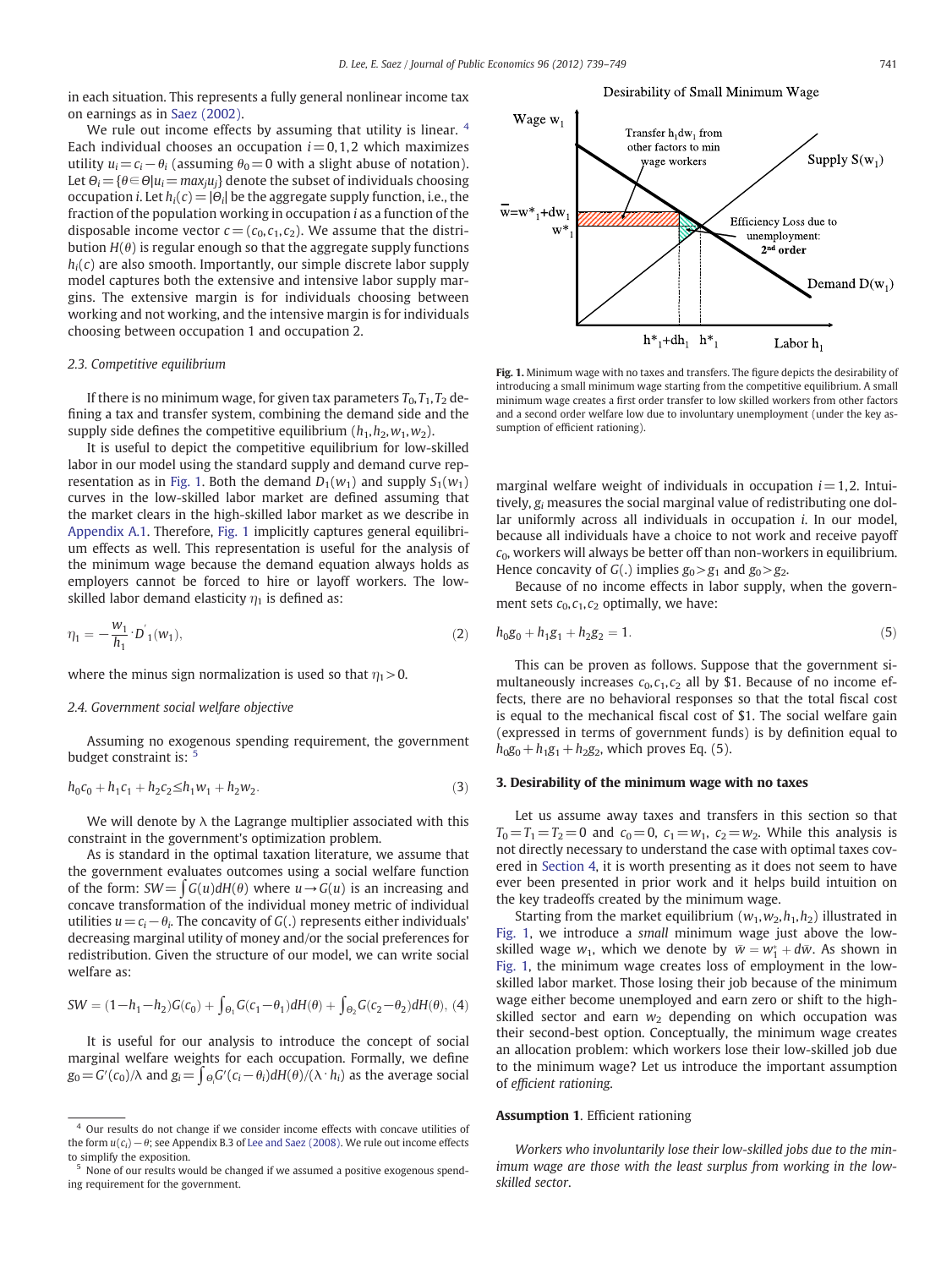<span id="page-3-0"></span>Obviously, the case with efficient rationing is the most favorable to minimum wage policy, and we will discuss how our results change when this assumption is relaxed. Can the efficient rationing assumption be justified based on empirical evidence? Evidence of unemployment effects of the US minimum wage is stronger among teenagers and secondary earners [\(Neumark and Wascher, 2007\)](#page-10-0) who are likely to be more elastic – and hence have a lower surplus – suggesting that rationing might be efficient. More directly, [Luttmer \(2007\)](#page-10-0) used variation in state minimum wages and showed that (proxies for) reservation wages do not increase following an increase in the minimum wage, suggesting that minimum wage induced rationing is efficient.  $\overline{6}$  We note, however, that even if rationing is found to be efficient empirically, it is still possible that significant resources (such as queuing or search costs) have been dissipated to reach this efficient outcome.

An important theoretical point is that if employers reduce employment by reducing hours of work across the board – instead of laying off workers – then efficient rationing will automatically hold and we would obtain the same conclusions as in our discrete choice labor supply model. We outline such a model with variable hours of work in [Section 5.](#page-6-0)

Proposition 1. With no taxes/transfers, if (1) [Assumption 1](#page-2-0) holds (efficient rationing); (2) the government values redistribution from highskilled workers toward low-skilled workers  $(g_1>g_2)$ ; (3) the demand elasticity  $\eta_1$  for low-skilled workers is finite; and (4) the supply elasticity of low-skilled workers is positive, then introducing a minimum wage increases social welfare.

The formal proof is in [Appendix A.2](#page-9-0) but a graphical and intuitive proof is provided in [Fig. 1.](#page-2-0) The small minimum wage creates changes  $dw_1, dw_2, dh_1, dh_2$  in our key variables of interest. By definition,  $dw_1 = d\bar{w}$ . From  $\Pi = F(h_1, h_2) - w_1h_1 - w_2h_2$ , we have  $d\Pi = \sum_i$  $[(\partial F/\partial h_i)dh_i-w_idh_i-h_idw_i]=-h_1dw_1-h_2dw_2$  using (1). The no profit condition  $\Pi = 0$  then implies  $d\Pi = 0$  and hence:

$$
h_1 dw_1 + h_2 dw_2 = 0. \t\t(6)
$$

Eq. (6) is fundamental and shows that the earnings gain of lowskilled workers  $h_1dw_1>0$  (the shaded rectangle on [Fig. 1](#page-2-0)) due to a small minimum wage is entirely compensated by an earnings loss of high-skilled workers  $h_2dw_2$ <0. If  $g_2 < g_1$ , i.e., the government values redistribution from high-skilled workers to low-skilled workers, such a transfer creates a first order gain in social welfare equal to  $[g_1-g_2]h_1dw_1$ .<sup>8</sup>

Under efficient rationing, as can be seen in [Fig. 1](#page-2-0), as long as the supply elasticity is positive (non-vertical supply curve) and the demand elasticity is finite (non-horizontal demand curve), those who lose their low-skilled job because of  $d\bar{w}$  have infinitesimal surplus. Therefore, the welfare loss due to involuntary unemployment caused by the minimum wage is second order and represented by the shaded triangle, exactly as in the standard Harberger deadweight burden analysis.□

It is useful to briefly analyze the desirability of the minimum wage when any of the four conditions required in Proposition 1 does not hold.

First and most importantly, if the efficient rationing assumption condition (1) is replaced by uniform rationing (i.e., unemployment strikes independently of surplus), then a small minimum wage creates a first order welfare loss. In that case, a minimum wage may or may not be desirable depending on the parameters of the model (see [Lee and Saez,](#page-10-0) [2008](#page-10-0) for a formal analysis of that case).

Condition (2) is necessary. It obviously fails if the government does not care about redistribution at all  $(g_1=g_2)$ . It also fails in the extreme case where the government has Rawlsian preferences and only cares about those out of work, meaning it values the marginal income of low- and high-skilled workers equally  $(g_1=g_2=0)$ . Therefore, a minimum wage is desirable only for intermediate redistributive tastes. <sup>9</sup>

Condition (3) is also necessary. If the demand elasticity is infinite, which in our model is equivalent to assuming that low- and highskilled workers are perfect substitutes, (so that  $F=a_1h_1+a_2h_2$  with fixed parameters  $a_1, a_2$ ), then any minimum wage set above the competitive wage  $w_1=a_1$  will completely shut down the low-skilled labor market and therefore cannot be desirable. A large body of empirical work suggests that the demand elasticity for low-skilled labor is not infinite (see [Hamermesh, 1996](#page-10-0) for a survey). In addition, evidence of a spike in the wage density distribution at the minimum wage also implies a finite demand elasticity ([Card and Krueger, 1995\)](#page-10-0).

When condition (4) breaks down and the supply elasticity is zero, then there are no marginal workers with zero surplus from working. Therefore, the unemployment welfare loss is no longer second order. In that context, whether or not a minimum wage is desirable depends on the parameters of the model (specifically, the reservation wages of low-skilled workers and the size of demand elasticity).  $10$  Empirically, however, a large body of work has shown that there are substantial participation supply elasticities for low-skilled workers (see e.g., [Blundell and MaCurdy, 1999](#page-9-0) for a survey).

The logic of Proposition 1 easily extends to a more general model with many labor inputs (including a continuum with a smooth wage density), a capital input or pure profits, and many consumption goods. In those contexts,  $g_2$  is the average social welfare weight across each factor bearing the incidence of the minimum wage increase.

Finally, as a transition to the next section where we consider the case with optimal taxes and transfers, it is important to note that a minimum wage cannot be replicated with taxes or subsidies. Returning to [Fig. 1,](#page-2-0) it is tempting to think that a small tax on low-skilled workers creates the same wedge between supply and demand as the minimum wage. However, to replicate the welfare consequences of the minimum wage, this small tax would have to be rebated lump-sum to low-skilled workers only. But if the tax were rebated to low-skilled workers, those who dropped out of low-skilled work because of the tax would want to come back to work. Alternatively, increasing the disposable income of low skilled workers could be achieved with a small subsidy for low skilled workers, instead of a small minimum wage. However, a small subsidy would increase low-skilled labor supply  $h_1$  which would then drive down  $w_1$  and hence drive up  $w_2$  through general equilibrium effects as  $h_1dw_1+h_2dw_2=0$ . Therefore, part of the low-skilled subsidy would be shifted to the high-skilled. Hence, a wage subsidy cannot replicate the minimum wage either. Therefore, without a rationing mechanism preventing labor supply responses, taxes or subsidies cannot achieve the minimum wage allocation.

#### 4. Minimum wage with taxes and transfers

In this section, we assume that the government can also use taxes and transfers, i.e., set  $T_0, T_1, T_2$ , or equivalently set  $c_0, c_1, c_2$ , to maximize

 $6$  This is in contrast to a situation with low turnover, such as in the housing market with rent control, as in [Glaeser and Luttmer \(2003\).](#page-10-0)

Therefore, in the presence of significant search frictions, we cannot directly apply our theoretical results and a micro-founded search modeling approach along the lines of [Hungerbuhler and Lehmann \(2009\)](#page-10-0) is required.

<sup>&</sup>lt;sup>8</sup> Formally, with no taxes or transfers, the government multiplier  $\lambda$  is not defined. However, we can always define  $\lambda$  such that Eq. [\(5\)](#page-2-0) holds as  $\lambda$  does not affect the relative ranking of  $g_1$  and  $g_2$ .

 $9$  Of course, one way in which condition (1) might fail in practice is if minimum wage workers belong to well-off families (for example teenagers or secondary earners). [Kniesner \(1981\)](#page-10-0), [Johnson and Browning \(1983\)](#page-10-0) and [Burkhauser et al.](#page-9-0) [\(1996\)](#page-9-0) empirically analyze this issue in the United States.

<sup>&</sup>lt;sup>10</sup> The well known result that a minimum wage cannot be desirable if  $\eta_1 > 0$  is based on such a model with fixed labor supply (see e.g. [Freeman, 1996; Dolado et al., 2000\)](#page-10-0).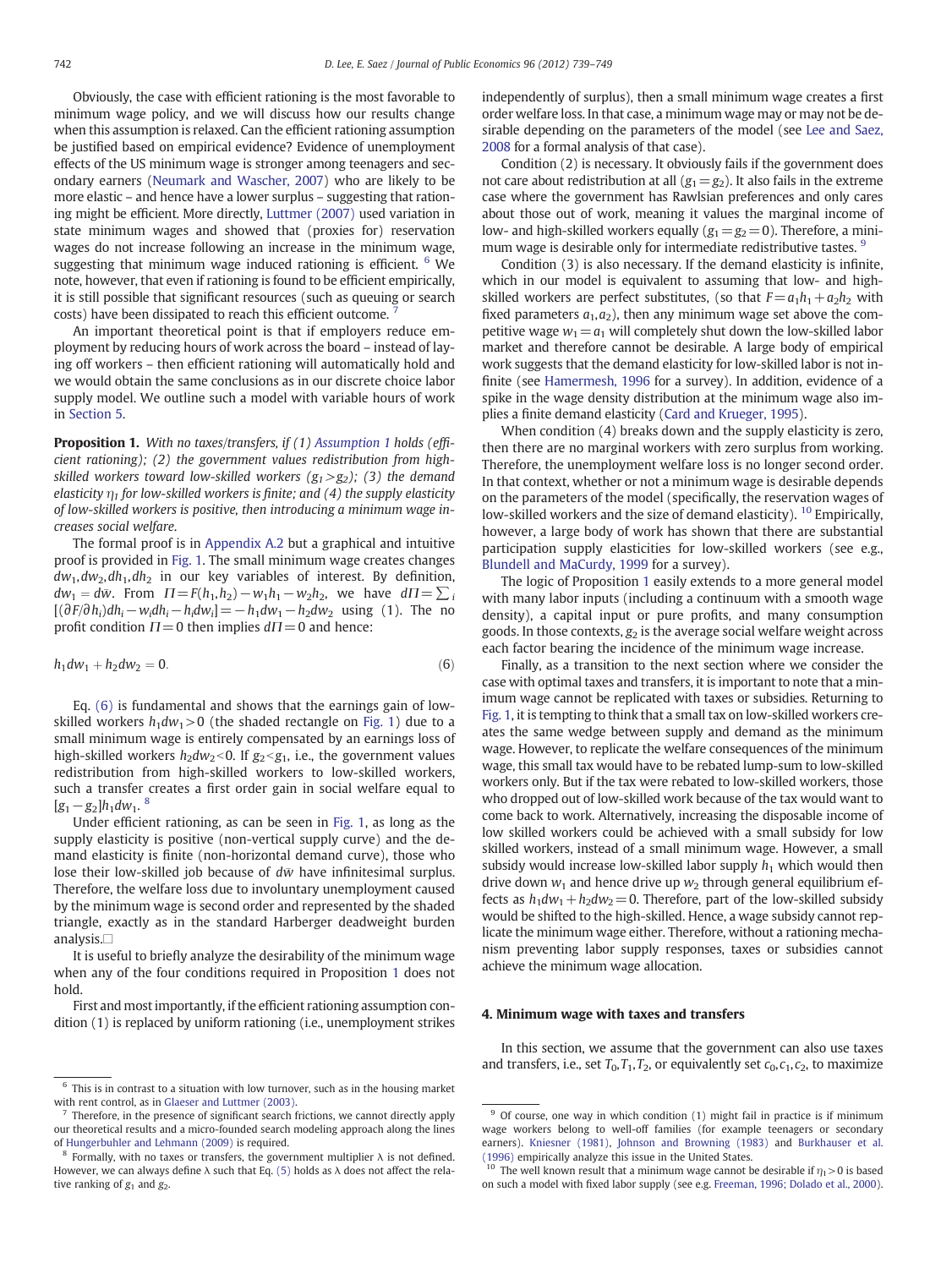<span id="page-4-0"></span>social welfare.  $11$  As mentioned above, absent the minimum wage, this is an optimal income tax model with discrete occupational choices as in [Saez \(2002\).](#page-10-0) In addition, the model has endogenous wages  $w_1, w_2$  instead of fixed wages as in [Saez \(2002\)](#page-10-0) but, as is well known since [Diamond and Mirrlees \(1971\),](#page-10-0) this does not affect optimal tax formulas. Therefore, absent the minimum wage, the optimal tax formulas derived in [Saez \(2002\)](#page-10-0) continue to apply in our model.

#### 4.1. Minimum wage desirability under efficient rationing

Proposition 2. Under [Assumption 1](#page-2-0) (efficient rationing), assuming  $\eta_1 < \infty$ , if g<sub>1</sub> > 1 at the optimal tax allocation (with no minimum wage), then introducing a minimum wage is desirable. Furthermore, at the joint minimum wage and tax optimum, we have:

- $g_1 = 1$  (Full redistribution to low-skilled workers)
- $h_0g_0 + h_1g_1 + h_2g_2 = 1$  (Social welfare weights average to one)

The formal proof is in [Appendix A.3](#page-9-0) (along with a standard  $(w, c)$ diagram) but an intuitive illustration of the result is provided in Fig. 2. In Panel a, without the minimum wage, an attempt to increase  $c_1$  by  $dc_1$  while keeping  $c_0$  and  $c_2$  constant through an increased work subsidy provides incentives for some of the non-workers to start working in occupation 1 (extensive labor supply response) and for some of workers in occupation 2 to switch to occupation 1 (intensive labor supply response). This leads to the familiar result of a reduction in  $w_1$  through demand side effects (as long as  $\eta_1 < \infty$ ).

But consider the same attempt to increase  $c_1$  when the minimum wage was initially set at  $\bar{w} = w_1^T$ , where  $(w_i^T, c_i^T)$  is the the optimal tax and transfer system which maximizes social welfare absent the minimum wage. As illustrated in Panel b, in the presence of a minimum wage  $\bar{w}$  set at  $w_1^T$ ,  $w_1$  cannot fall, implying that the labor supply responses are effectively blocked. The assumption of efficient rationing is a key here as individuals willing to shift to occupation 1 are precisely those with the lowest surplus from working in occupation 1 relative to their next best option.

Given that the labor supply channel is effectively shut down by the minimum wage, the  $dc_1$  change is like a lump-sum tax reform and its net welfare effect is simply  $[g_1-1]h_1dc_1$ . This implies that if  $g_1>1$ , introducing a minimum wage improves upon the tax/transfer optimum allocation which proves the first part of the proposition.

Because increasing  $c_1$  is a pure lumpsum transfer, it should be carried out until  $g_1 = 1$  which proves the second part. The third part is obtained as in the standard case by considering distributing an extra dollar to every individual. As there are no income effects, this does not generate any behavioral response even in the presence of the minimum wage. This costs \$1 to the government but generates social welfare equal to  $h_0g_0+h_1g_1+h_2g_2$  so that the equality holds at the new optimum with minimum wage as well.

Note that Fig. 2 (and [Fig. 3](#page-5-0) below) are meant to illustrate the main intuition behind the result, but do not adequately illustrate general equilibrium effects. A rigorous proof, as well as a standard  $(w, c)$  dia-gram are provided in [Appendix A.3](#page-9-0).□

The proof presented here shows that Proposition 2 remains true even if the starting tax and transfer system is not initially optimized. As long as  $g_1 > 1$ , the reform described is desirable. The results also



Fig. 2. Desirability of the minimum wage with optimal taxes and transfers. Panel a shows that, in the absence of the minimum wage, an increase in the work subsidy by  $dc_1$  triggers a supply response, and therefore leads to the usual demand side effect on wages. As usual, the incidence is shared by other factors of production. Panel b shows that when the minimum wage is binding at the initial optimum, an increase in the work subsidy by  $dc_1$  is not accompanied by a supply response. The wage cannot fall below the minimum wage, and firms will optimize by staying at  $h_1$ . As long as "marginal" workers are shut out, the increase in  $dc_1$  is an effective lump-sum transfer to low-skilled workers, which is desirable whenever  $g_1 > 1$ .

naturally carry over to a model with many occupations (instead of two), capital input factors, or many consumption goods, as long as the government can specifically adjust the net price of low-skilled work  $c_1$ .

In terms of practical policy recommendation, Proposition 2 implies that additional transfers to low-skilled workers are more effective when low-skilled wages are downward rigid because of a binding minimum wage. In the absence of a rigid wage, exactly as stated in our proof, low-skilled wages would fall and high-skilled wages would rise through wage incidence effects, partially offsetting the initial transfer. Empirically, [Rothstein \(2010\)](#page-10-0) shows that those incidence effects are not small in the case of the earned income tax credit (EITC) expansions of the 1990s in the United States. With his preferred estimates, he finds that the EITC increases after-tax incomes of low-skilled workers by only \$0.73 per dollar spent. With a binding minimum wage, and under the strong assumption of efficient rationing, Proposition 2 implies that an EITC expansion would increase after-tax incomes of low-skilled workers dollar for dollar.

Compared to the case with no taxes in [Section 3](#page-2-0), we note that when  $g_2$ <1, the condition  $g_1>1$  is stronger than the earlier condition  $g_1>g_2$ .  $g_2$ <1 is a natural assumption as higher skilled workers are better off than the average. However, if the government desires more redistribution at the no-minimum wage equilibrium, then  $g_1 > 1$  is a weak condition as the low-skilled sector can be chosen to represent the very lowest

 $11$  [Cahuc and Laroque \(forthcoming\)](#page-9-0) point out that a minimum wage can be replicated by a knife-edge nonlinear income tax function such that  $T(w)=w$  for 0 $\ll w \ll w$ . Under such a scheme, nobody would want to work in a job paying less than  $\bar{w}$ , employers would be forced to pay at least  $\bar{w}$  to attract workers, and there would be over supply of labor at wage  $\bar{w}$ . As Cahuc and Laroque do, we consider that such a knife-edge nonlinear tax would effectively be a minimum wage. Our occupation specific tax formulation rules out such knife-edge income taxes. Therefore, we think that the definition of the tax and minimum wage tools we use is the most illuminating to understand the problem of joint minimum wage and tax optimization.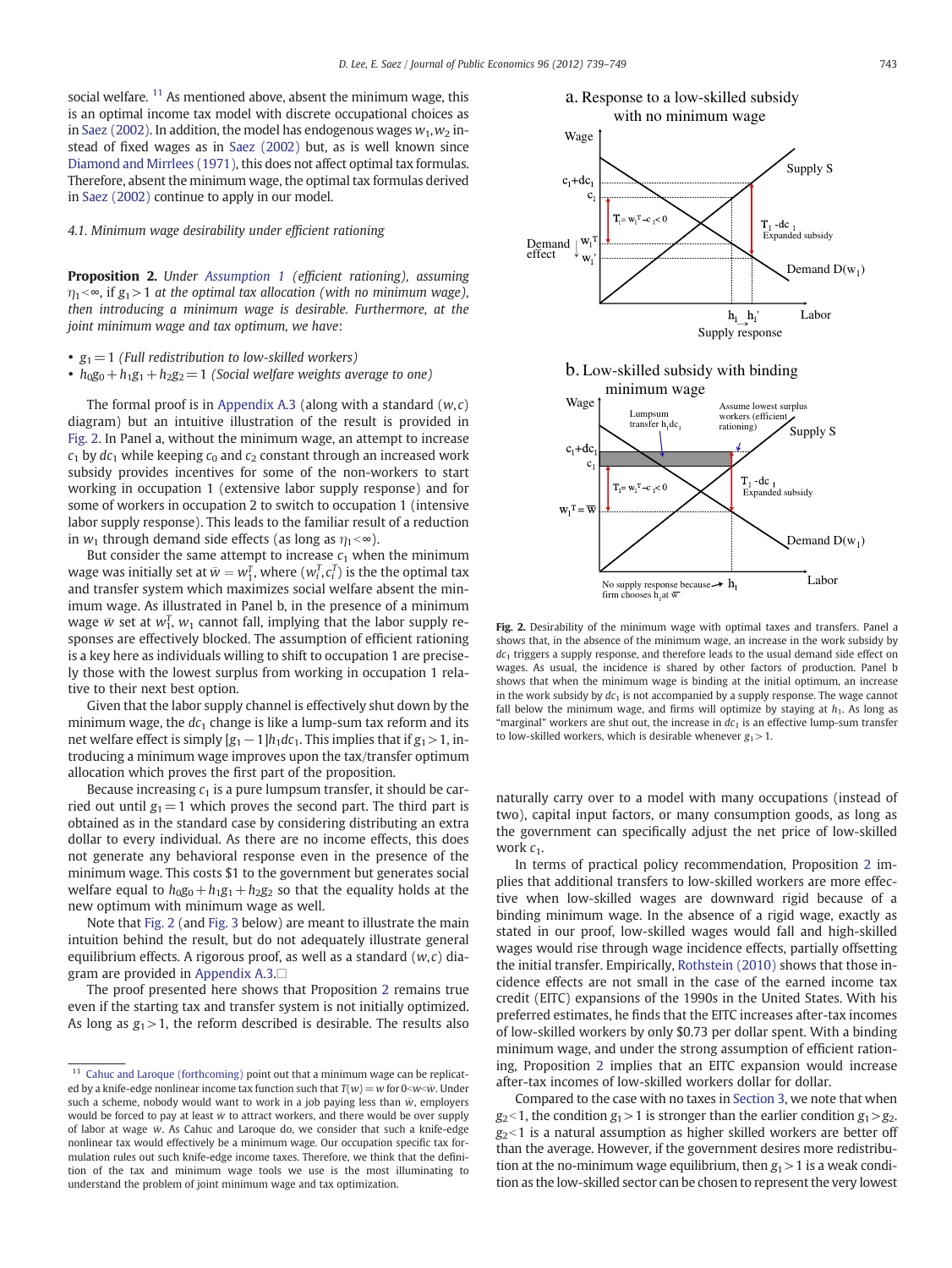<span id="page-5-0"></span>

Fig. 3. Improving policy when  $\tau_1>0$  and the minimum wage binds. The minimum wage is reduced while the tax  $\tau_1$  on low skilled workers is correspondingly reduced to keep  $c_1$  constant. Because  $c_2$  is kept constant, the reduction in tax revenue from the inframarginal low-skilled workers  $(h_1dw_1)$  is exactly offset by an increase in tax revenue via an increase in  $w_2$  because of the non-profit condition  $h_1dw_1 + h_2dw_2 = 0$ . Due to an increase in employment previously rationed, there will be marginal gains in tax revenue as well as strictly positive surplus from marginal workers, leading to a Pareto improvement.

income workers.  $^{12}$  This also implies that, in the presence of many factors of production or many output goods, the incidence of the minimum wage on other factors (captured by the term  $g_2$  in the case with no taxes) becomes irrelevant with taxes and transfers. In particular, whether the minimum wage creates neo-classical spill-over effects on slightly higher wages and whether the minimum wage increases prices of goods disproportionately consumed by low income families is irrelevant when assessing the desirability of the minimum wage in the presence of optimal taxes. The only relevant factor is whether the government values redistribution to minimum wage workers relative to an across the board lump-sum redistribution (i.e., the condition  $g_1 > 1$ ).

Finally, the desirability of the minimum wage hinges again crucially on the "efficient rationing" assumption. Under "uniform rationing", where unemployment strikes independently of surplus, the minimum wage cannot improve upon the optimal tax allocation, a point formally proven in [Lee and Saez \(2008\).](#page-10-0) Indeed, with efficient rationing, a minimum wage effectively reveals the marginal workers to the government. Since costs of work are unobservable, this is valuable because it allows the government to sort workers into a more socially (albeit not privately) efficient set of occupations, making the minimum wage desirable. In contrast, with uniform rationing, as unemployment strikes randomly, a minimum wage does not reveal anything about costs of work. As a result, it only creates (privately) inefficient sorting across occupations without revealing anything of value to the government. It is not surprising that minimum wages would not be desirable in this context.

Finally, our previous result that the optimal minimum wage follows an inverted U-shape pattern with the strength of redistributive tastes also carries over to the case with optimal taxes. Extreme redistributive (Rawlsian) tastes imply that  $g_1 = 0 < 1$  and thus no minimum wage is desirable to supplement optimal tax policy. Conversely, no redistributive tastes imply that  $g_0 = g_1 = g_2 = 1$ , a situation where no minimum wage (nor any tax or transfer) is desirable.

#### 4.2. Pareto improving reform

Proposition [2](#page-4-0) shows that in the presence of a minimum wage, redistribution to low-skilled workers can be made "lumpsum" in nature, and hence is more desirable. This suggests that the minimum wage and low-skilled work subsidies (such as the EITC in the United States) might be complementary. As we shall see, this is indeed the case when labor supply responses are solely along the extensive margin.

Let us therefore consider a model with only extensive labor supply responses where workers cannot switch from occupation 1 to occupation 2 (and vice-versa). For example, workers are of two types: educated or uneducated. Educated workers can only work in the high-skilled sector and uneducated workers can only work in the low-skilled sector but there remains heterogeneity in costs of work within education classes. Empirical labor supply studies suggest that the extensive labor supply margin is most important, particularly at the bottom of the distribution (see e.g., [Blundell and MaCurdy, 1999](#page-9-0) for a recent survey), which makes this particular case highly relevant in practice. In this model, we can define the participation tax rate on low-skilled work  $\tau_1$  as  $1-\tau_1=(c_1-c_0)/\tau_1$  $w_1$  or equivalently  $c_1=c_0+(1-\tau_1)w_1$ , i.e., low-skilled individuals keep only a fraction  $1-\tau_1$  of their earnings when they work and earn  $w_1$ . We can then prove the following result:

Proposition 3. In a model with extensive labor supply responses only, a binding minimum wage associated with a positive tax rate on minimum wage earnings ( $\tau_1$ >0) is second-best Pareto inefficient. This result remains a-fortiori true when rationing is not efficient.

The formal proof is presented in [Appendix A.4](#page-9-0), along with a standard  $(w, c)$  diagram. The intuition behind Proposition 3 is illustrated in Fig. 3 which depicts a situation with a binding minimum wage and a positive tax rate on low-skilled work  $\tau_1>0$ . Suppose that the government reduces the minimum wage ( $d\bar{w}$ <0) while keeping  $c_0$ ,  $c_1, c_2$  constant. Reducing the minimum wage leads to a positive employment effect  $dh_1>0$  as involuntary unemployment is reduced, improving the welfare of the newly employed workers and increasing tax revenue as  $\tau_1>0$ . The increase  $dh_1>0$  also leads to a change  $dw_2$  > 0. However, because  $h_1 d\bar{w} + h_2 dw_2 = 0$  through the no-profit condition (6), the mechanical fiscal effect of  $d\bar{w}$  and  $dw_2$ , keeping  $c_1$ and  $c_2$  constant, is zero. Because  $c_0, c_1, c_2$  remain constant, nobody's welfare is reduced.  $13$  The increase in welfare due to the reduction in unemployment remains a-fortiori true if rationing is not efficient.<sup>14</sup> Therefore, this reform is a second-best Pareto improvement.  $\square$ 

Note that if workers respond along the intensive margin, the minimum wage generates not only involuntary unemployment, but also involuntary over-work as high-skilled workers are also rationed out. In that case, a minimum wage decrease would induce some high-skilled workers to become minimum wage workers, reducing government revenue so that Proposition 3 would not necessarily hold anymore. However, the fact that the minimum wage can create over-work is hardly ever discussed in empirical studies, suggesting that the intensive response channel is unimportant empirically. Furthermore, even if intensive responses are allowed (for example, workers decide how much to invest in education early in life) but we make the additional assumption that the rationing generated by the minimum wage hits only low-skilled individuals (and never prevents higher skilled workers from taking minimum wage work), then Proposition 3 remains valid. <sup>15</sup>

Proposition 3 implies that, when labor supply responses are concentrated along the extensive margin, a minimum wage should always be associated with low-skilled work subsidies such as the US EITC or the British Family Credit. Proposition 3 may have wide applicability because many OECD countries, especially in continental Europe, combine significant minimum wages [\(OECD 1998; Immervoll, 2007](#page-10-0)) with very high

 $12$  Our model includes only two skills for simplicity but all the results carry over with no change if we assume a large number of skills so that the bottom skill represents very low paid workers.

<sup>&</sup>lt;sup>13</sup> Because,  $c_2 - c_0$  remains constant,  $h_2$  does not change either. <sup>14</sup> Formally, this requires assuming that the pecking order for the rationing mechanism does not change when the tax system or minimum wage change. If this is not the case and there is an entirely new draw in the rationing allocation, some of the formerly employed low-skilled workers could lose their job. Even in that case, any social welfare objective that is neutral with respect to the pecking order for rationing would increase.

<sup>&</sup>lt;sup>15</sup> Note that this assumption violates efficient rationing. However, it may be realistic that employers could preferentially hire the most qualified workers even for minimum wage jobs.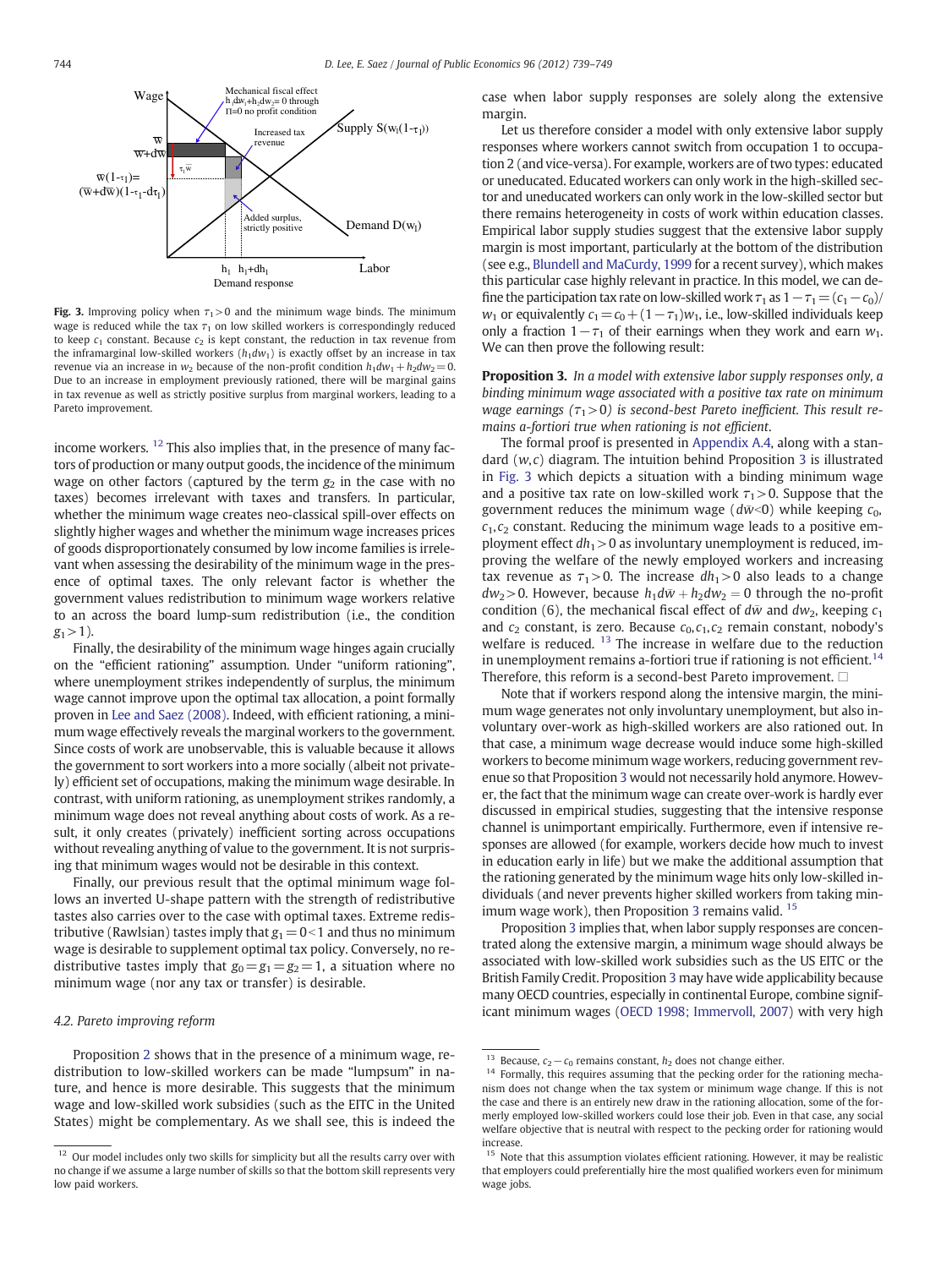<span id="page-6-0"></span>tax rates on low-skilled work [\(Immervoll et al., 2007\)](#page-10-0). The high tax rates are generated by substantial payroll tax rates (financing social security benefits) and by the high phasing-out rates of traditional mean-tested transfer programs.

In practice, the reform described in Proposition [3](#page-5-0) could be achieved by cutting the employer payroll taxes for low income workers which lowers the (gross) minimum wage without affecting the net minimum wage after taxes and transfers. <sup>16</sup> Such a policy should stimulate lowskilled employment and increase high-skilled wages. Thus, the direct loss in tax revenue due to the payroll tax cut on low-skilled workers could be recouped by adjusting upward taxes on high earning workers (without hurting high earning workers on net). <sup>17</sup> A number of OECD countries have already implemented such policy reforms over the last 20 years. For example, France started reducing the employer payroll tax on low income workers in the early 1990s (see [Crépon and](#page-10-0) [Desplatz, 2002](#page-10-0) for an empirical analysis).

The US policy in recent decades of letting inflation erode the minimum wage while expanding the earned income tax credit is closely related. The EITC expansions compensate minimum wage workers (at least those minimum wage workers eligible for the EITC, i.e. primarily single mothers) for the erosion in the minimum wage and attract previously unemployed workers into the labor force increasing their welfare and increasing tax revenue (assuming  $\tau_1>0$  because of the phasing-out of welfare programs and payroll taxes). In principle, the direct fiscal cost of the EITC expansion (which maintains  $c_1$ ) constant) can be recouped by increasing  $\tau_2$  as  $w_2$  increases (so that  $c_2$  also stays constant).

#### 4.3. Other sources of wage rigidity

Low-skilled wages can be rigid and above their market clearing equilibrium for other reasons than a minimum wage. For example, unions and wage bargaining agreements may lead to low-skilled wages set above their marginal product. Similarly, downward wage rigidity might prevent low-skilled wages from falling after a downturn or a technological shock favoring high-skilled workers. If we assume that such wage rigidities do not respond to taxes and transfers<sup>18</sup> and that employers hire low-skilled labor to maximize profits so that the competitive demand equations always hold, the model is identical to the minimum wage model we have presented and therefore our results carry over as follows.

Proposition [2](#page-4-0) implies that the government would welcome downward wage rigidity for low-skilled labor as a way to enhance the redistributive power of low-skilled work subsidies, under the strong assumption that rationing due to the rigidity is efficient. As we discussed above, EITC expansions would generate a greater transfer to low-skilled workers (per dollar spent) if, for example, unions were protecting low-skilled wages from falling through standard incidence effects.

Perhaps more importantly, Proposition [3](#page-5-0) implies that, when lowskilled work is taxed and has a rigid wage above its market clearing level, the government could implement a Pareto improving policy if it can bring down low-skilled wages while at the same time adjusting the tax and transfer system. In the case of a union keeping  $w_1$  above equilibrium for example, that would require the government to directly bargain with the union for an increase of in-work benefits (paid for by higher taxes on high-skilled workers) in exchange for lower wage demands from the union. A cut in employer payroll taxes for low wage earners achieves this dual goal without requiring formal union agreement (as long as unions do not correspondingly ask for higher wages to absorb the payroll tax cut). In the case of a negative technology shock (real business cycle driven recession), wage rigidity may drive wages above their marginal product and create unemployment. In that case, a temporary employer payroll tax cut allows the government to reduce pre-tax wages, reduce unemployment, and can be financed by a tax increase on other factors.

#### 5. Labor supply with variable hours of work

In this section, we consider the conventional hours-of-work model of labor supply. This allows us to compare and contrast our results with the previous literature which has used the variable-hours model both on theoretical and empirical grounds. To illustrate the theoretical point, we then show that our results extend to the variable-hours model only if we make the strong and unrealistic assumption that the government can use occupation-specific linear tax rates on earnings.

#### 5.1. Model and preliminary remarks

We modify our model from the previous sections as follows. Suppose that an individual of skill i can supply l hours of work in occupation i (and solely in occupation i) with utility function  $u_i(c,l)=c-v_i(l)$ where disutility of work  $v_i(l)$  is increasing and convex in *l*. We assume away fixed costs of work so that everybody works and we assume that skills are exogenously set for simplicity. Two important preliminary remarks are worth noting.

First, the hours-of-work model naturally produces efficient rationing when employers cut low-skilled work by reducing hours across all low-skilled employees in the presence of a (small) minimum wage. That is, if employees are choosing their optimal level of hours of work, then they receive no surplus from their marginal hour of work and hence a small reduction in hours of work has no first order effect on welfare.<sup>19</sup>

Second, in the case with no taxes, our results in Proposition [1](#page-3-0) carry over unchanged in this model with variable hours of work. The anal-ysis of [Fig. 1](#page-2-0) carries over by re-interpreting  $h_1$  as hours of work per low-skilled worker (instead of number of low-skilled workers). A small minimum wage produces a desirable first order transfer from high-skilled workers to low-skilled workers (if  $g_1 > g_2$ ) and has only a second order welfare effect, since low-skilled workers get no surplus from their marginal hour of work.

#### 5.2. Information consistency of taxation and minimum wage

In this model with elastic hours of work and no occupational choice, the government can achieve complete redistribution at no efficiency costs by conditioning taxes on wage rates (as opposed to income). In that case, no minimum wage would be required. The traditional assumption since [Mirrlees \(1971\)](#page-10-0) is that the government cannot observe wage rates  $w_i$  and hence has to condition taxes on income. However, as recognized by the previous literature (e.g., [Guesnerie and Roberts,](#page-10-0) [1987](#page-10-0)), this traditional assumption is not immediately consistent with

<sup>&</sup>lt;sup>16</sup> Politically, it is extremely difficult to directly cut the legal minimum wage.

<sup>&</sup>lt;sup>17</sup> In our formal model, we have only two factors of production, low- and high-skilled work. In reality, there are many factors of production. The additional tax should be spread to other factors that benefit from the minimum wage reduction. In the shortrun, employers and hence profits are the most likely to benefit from the minimum wage cut. In the long-run, as employment adjusts, higher skilled wages will benefit from the minimum wage cut as in our basic model.

 $18$  This is undoubtedly a strong assumption, especially in the long-run, as for example union contracts could be re-negotiated following a change in taxes or transfers. We precisely argue below that the government might indeed want to push for such renegotiation (equivalent to changing the minimum wage in our basic model) in some cases.

<sup>&</sup>lt;sup>19</sup> In fact, it is possible that the failure to detect strong employment effects of the minimum wage in the United States is due in part to the fact that employers adjust hours of work rather than number of employees. It is easy to show that, in a model with both hours of work and participation labor supply responses, if employers ration hours per job rather than number of jobs, a small minimum wage increase can actually increase employment (as some individuals may decide to start working) while reducing hours per job and total hours.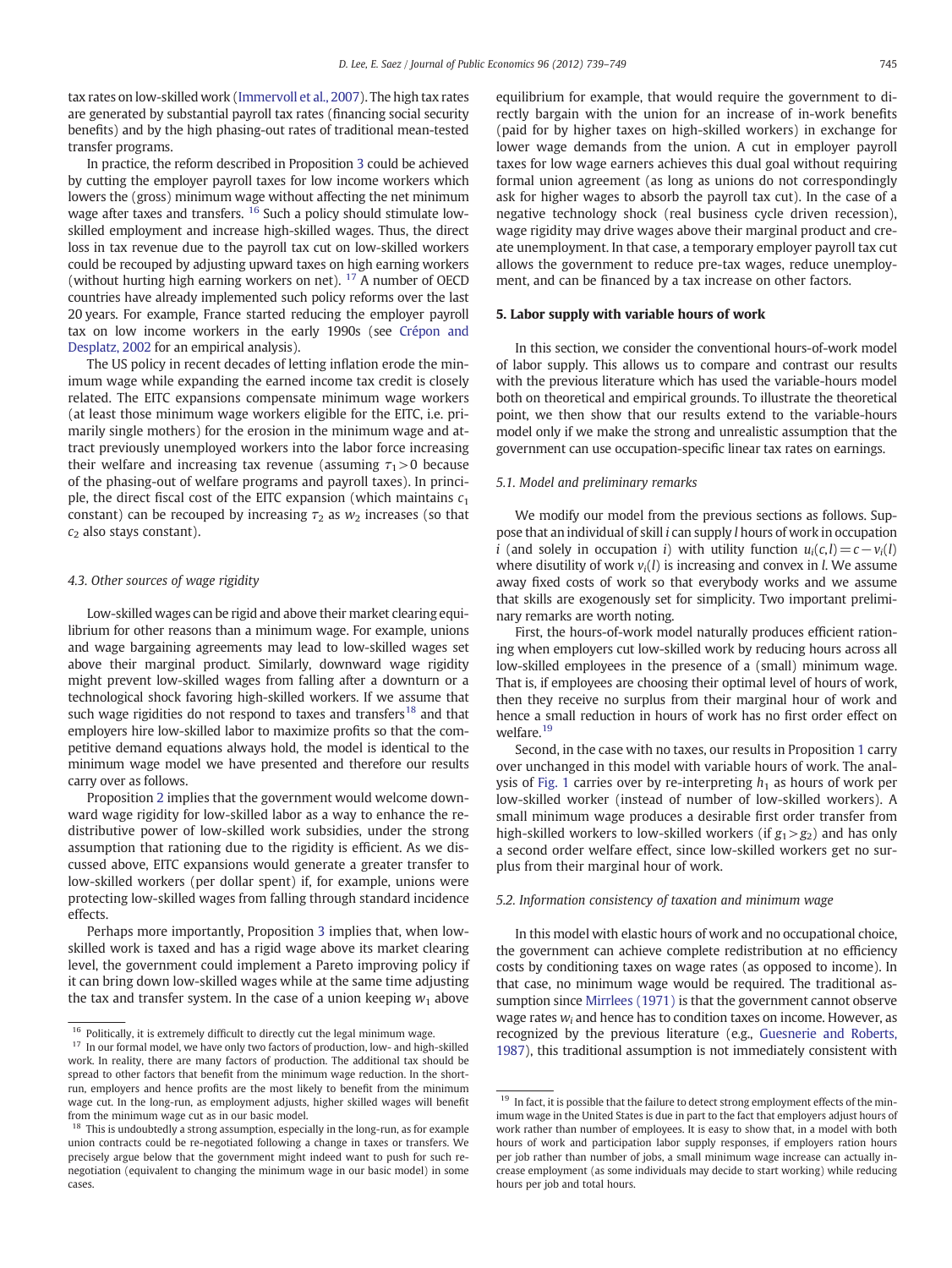<span id="page-7-0"></span>the ability of implementing a minimum wage.<sup>20</sup> In practice, governments simultaneously impose minimum wages based on wage rates and income and payroll taxes based on earnings. A realistic explanation could be the following. $21$  While the government cannot observe wage rates, it can enforce a minimum wage by rewarding workers who denounce employers paying sub-minimum wages. If we assume that (a) wages are observable by the government after a careful and possibly costly audit following a whistle blowing claim, (b) there is a sufficient reward for truthful whistle blowers, (c) employees cannot credibly commit to not whistle blow when they negotiate a wage with their employer, then the minimum wage will be self-enforced at no cost.<sup>22</sup> In equilibrium, the government does not observe wages yet firms comply with the minimum wage and hence enforcement is costless.

#### 5.3. Comparison with earlier results in the [Stiglitz \(1982\)](#page-10-0) model

The standard approach of analyzing the minimum wages with optimal taxes is to consider the [Stiglitz \(1982\)](#page-10-0) discrete model of optimal taxation. Recall that in the Stiglitz model, individual utilities are the same as in the variable hours model described above but the income tax has to depend solely on earnings wl. Hence, the high- and low-skilled workers face the same nonlinear tax system  $T(.)$  on earnings. The incentive compatibility constraint states that high-skilled workers do not want to imitate low-skilled workers. Denoting by  $(c_i, l_i)_{i=1,2}$  the optimal allocations, the incentive compatibility constraint can be written as  $c_2-v_2(l_2)\geq c_1$  $v_2(w_1l_1/w_2)$  as a high-skilled worker only needs to work  $w_1l_1/w_2$  hours to imitate the earnings  $w_1l_1$  of a low-skilled worker. Therefore, in this model, setting the minimum wage at  $w_1$  does not make it more difficult for a high-skilled worker to imitate a low-skilled worker. Hence, in the [Stiglitz \(1982\)](#page-10-0) model, the minimum wage does nothing to prevent undesirable labor supply responses to an increase in the generosity of  $c_1$ . As a result, and as proven by [Allen \(1987\)](#page-9-0) and [Guesnerie and Roberts](#page-10-0) [\(1987\)](#page-10-0), the minimum wage is not useful in this model.

This is in contrast to the model we have presented in [Section 4](#page-3-0) where a minimum wage allows to increase  $c_1$  without triggering adverse labor supply responses as low-skilled work becomes rationed and high-skilled workers (and non-workers) cannot get the lowskilled jobs (as shown in [Fig. 2](#page-4-0) and Appendix Fig. A1).

The key difference between the [Stiglitz \(1982\)](#page-10-0) model and our occupational model of [Section 4](#page-3-0) is the nature of the behavioral responses to taxes. When low earners are subsidized, do we observe high earners cutting down their hours–while staying in the highly paid sector–to take advantage of the low earners subsidy as in the Stiglitz model? Or do we observe instead more low-skilled work due to participation responses and high-skilled people taking lowskilled jobs as in our model of [Section 4?](#page-3-0) In the short-run, it is conceivable that responses of the [Stiglitz \(1982\)](#page-10-0) type could take place as skills are exogenous and individuals cannot move from occupation to occupation. In the long-run, however, it seems more realistic to assume that individuals choose their occupation based on the relative after-tax rewards as in our model of [Section 4](#page-3-0).

The empirical literature has clearly shown evidence of responses along the participation margin while less evidence of strong behavioral responses have been obtained along the intensive hours-ofwork margin, consistent with the model of [Section 4](#page-3-0) rather than the [Stiglitz \(1982\)](#page-10-0) model. Interestingly and consistent with this discussion, when implicitly introducing fixed costs of work–and hence a participation margin–in the Stiglitz model, [Marceau and Boadway](#page-10-0) [\(1994\)](#page-10-0) show that a minimum wage could be desirable even with



Fig. A1. Desirability of a minimum wage with optimal taxes and transfers. The figure shows that, starting from the tax optimum with no minimum wage, introducing a minimum wage (equal to  $w_1$ ) and increasing  $c_1$  by  $dc_1$  improve welfare when  $g_1 > 1$ . The initial tax and transfer system is depicted in dashed line while the system after the reform is depicted in solid line. Absent the minimum wage, labor supply responses would increase the number of low skilled workers (curly arrows) and hence drive  $w_1$  down through demand effects. Because the minimum wage is set at  $w_1$ , such behavioral responses cannot happen, Therefore, as  $g_1 > 1$ , the proposed reform increases welfare.

optimal nonlinear taxes, hence overturning the results by [Allen](#page-9-0) [\(1987\)](#page-9-0) and [Guesnerie and Roberts \(1987\)](#page-10-0). 23

#### 5.4. The need for occupation-specific tax rates

The general theory of rationing of [Guesnerie and Roberts \(1984\)](#page-10-0) applies solely in a [Diamond and Mirrlees \(1971\)](#page-10-0) model of optimal taxation where the government can impose differentiated linear taxes on each good or production factor. Our occupational model of [Section 4](#page-3-0) is a [Diamond and Mirrlees \(1971\)](#page-10-0) model as the government can apply specific tax rates on each occupation. That is why the standard rationing theory applies and desirability of the minimum wage is obtained. In contrast, the [Stiglitz \(1982\)](#page-10-0) model does not have the properties of a standard [Diamond and Mirrlees \(1971\)](#page-10-0) model because the government can no longer choose independently the tax rates on high-skilled vs. low-skilled work. Those tax rates are linked by the incentive compatibility constraint. As a result, the standard rationing theory breaks down and the minimum wage is no longer desirable.<sup>2</sup> In the end, as we discussed above, as to which model is most suitable for analyzing the problem is an empirical question. Here, we want to flesh out the theoretical discussion by showing that our results from [Section 4](#page-3-0) carry over to the model with variable hours only under the strong and unrealistic assumption that the government can impose specific linear taxes on each occupation. Technically, this assumption is required so that the model retains the properties of the [Diamond and Mirrlees \(1971\)](#page-10-0) tax model.

Let us denote by  $\tau_i$  the tax rate on earnings in occupation *i* and by  $c_0$  the lump-sum grant redistributed to everybody so that  $c_i=w_i(1 \tau_i$ )l +  $c_0$ . Proposition [2](#page-4-0) remains valid in this model. The logic of the result can again be seen in [Fig. 2](#page-4-0) and Appendix Fig. A1. Suppose that the government sets the minimum wage at the initial level  $w_1$  and then decreases  $\tau_1$  slightly. Labor supply in the low-skilled sector cannot increase (as this would lead to a fall in  $w_1$ ). Hence, the tax decrease is again a pure lumpsum transfer to low-skilled workers which is

 $20$  The occupational model developed earlier avoided this informational inconsistency as there was no choice of hours. <sup>21</sup> We thank an anonymous referee for suggesting to us this explanation.

 $^{22}\,$  This mechanism is similar to the employment income tax enforcement mechanism proposed by [Kleven et al. \(2009\)](#page-10-0).

<sup>&</sup>lt;sup>23</sup> [Marceau and Boadway \(1994\)](#page-10-0) do not explicitly model fixed costs of work. However, the assumption of their main proposition (p. 78), namely that the low-skilled workers' participation constraint is binding, requires fixed costs. This point was confirmed in an email exchange with the authors.

 $24$  This discussion parallels the debate between [Naito \(1999\)](#page-10-0) and [Saez \(2004\).](#page-10-0) [Naito](#page-10-0) [\(1999\)](#page-10-0) shows that using the [Stiglitz \(1982\)](#page-10-0) model overturns the [Atkinson and Stiglitz](#page-9-0) [\(1976\)](#page-9-0) theorem on uselessness of commodity taxation and the [Diamond and Mirrlees](#page-10-0) [\(1971\)](#page-10-0) production efficiency theorem. In contrast, [Saez \(2004\)](#page-10-0) considers an occupational choice model as the one presented in [Section 4](#page-3-0) and shows that both theorems carry over, again because the occupational model retains the properties of the [Diamond and Mirrlees \(1971\)](#page-10-0) model.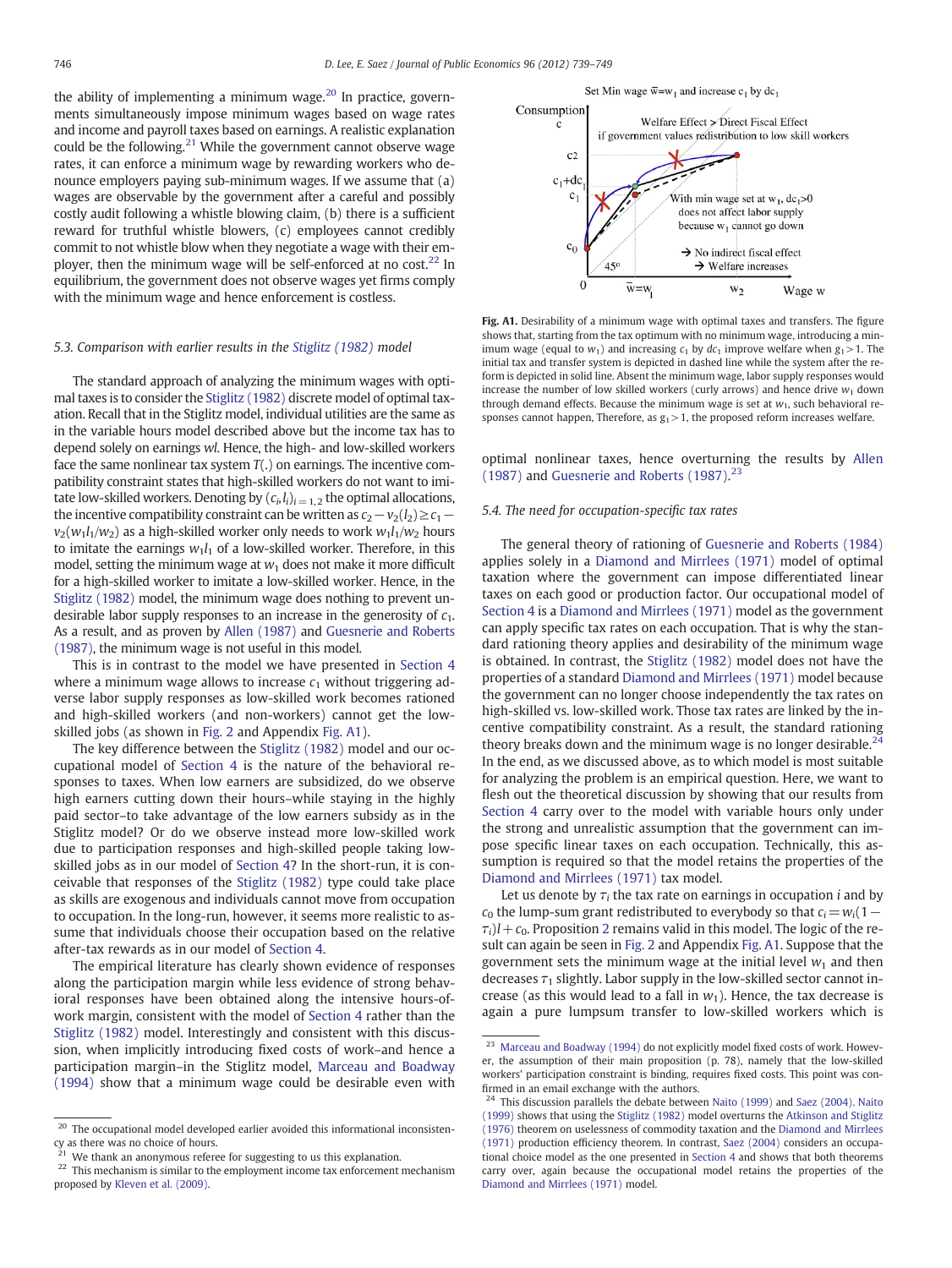<span id="page-8-0"></span>desirable as long as  $g_1 > 1$ . As a strong caveat, it is important to reemphasize that this extension is primarily made to illustrate the theoretical discussion because it is not realistic to assume that the government can impose occupation specific tax rates.

### 6. Conclusion

Our paper proposes a theoretical analysis of optimal minimum wage policy for redistribution purposes in a perfectly competitive labor market, considering both the case with no taxes/transfers and the case with optimal taxes/transfers. In light of the previous literature on this topic, we find that the standard competitive labor market model offers a surprisingly strong case for using the minimum wage when we adopt the efficient rationing assumption. The minimum wage is a useful tool if the government values redistribution toward low wage workers, and this remains true in the presence of optimal nonlinear taxes/transfers. In that context, our model of occupational choice abstracting from hours of work allows us to focus on the labor force participation decision and avoids the informational inconsistency that plagued previous work analyzing minimum wage policy with optimal income taxation.

When low-skilled labor supply is driven by the extensive margin, as empirical studies suggest, a minimum wage should always be associated with in-work subsidies whether rationing is efficient or not. In that context, the co-existence of minimum wages and positive participation tax rates for low-skilled workers is (second-best) Pareto inefficient. In that situation (common in most OECD countries) a cut in employer payroll taxes decreasing the gross minimum wage while keeping the net minimum wage constant, combined with an offsetting tax increase on high-skilled workers is Pareto improving. Therefore, this result is perhaps the most striking finding of the paper and the most policy relevant one.

There are a number of issues that we have abstracted from our very stylized model that are worth pointing out as caveats and potential avenues for future research.

First, a minimum wage rationing mechanism operates very differently from a tax and transfer that alters prices, but lets markets freely clear. The rationing induced by the minimum wage creates an allocation problem with no natural market. It is conceivable that rationing and the ensuing involuntary unemployment would create additional psychological costs (such as feelings of low self-worth) that are not captured in standard models (including those with search frictions), which would make minimum wage policies less attractive in practice.

Second and related, by the same logic, rationing out-of-work benefits would be desirable if such rationing could be made efficient (i.e., benefits would go to those with the highest costs of working so that those with low costs of working would remain in the work force). In that case, however, the government would have to set up a direct rationing scheme (as opposed to indirectly letting private agents work out a rationing scheme as under a minimum wage). Re-trading of out-of-work benefits can make the allocation efficient but such re-trading could worsen inequality and hence social welfare. Tackling this issue could connect the theoretical literature on quotas following [Neary and Roberts \(1980\)](#page-10-0), [Guesnerie](#page-10-0) [\(1981\),](#page-10-0) and [Guesnerie and Roberts \(1984\)](#page-10-0) to the more applied literature on optimal ordeals or screening devices for welfare programs following [Nichols and Zeckhauser \(1982\)](#page-10-0) and [Besley and Coate \(1992\)](#page-9-0).

Finally, economies generate involuntary unemployment through other channels than minimum wage. Recent experience shows that macro-economic downturns can generate substantial unemployment. In such situations as in the case of minimum wage induced unemployment studied here, the labor supply margin becomes irrelevant as too many workers are chasing too few jobs, which can significantly change the calculus of optimal tax and transfers. $25$  As an important caveat, note that the policy making process might not be reactive enough to time well changes in the tax and transfer structure at business cycle frequency although automatic rules tying transfer parameters to the unemployment rate are conceivable.<sup>26</sup>

#### Acknowledgements

We thank co-editor Wojciech Kopczuk, two anonymous referees, Daron Acemoglu, Marios Angeletos, Pierre Cahuc, David Card, Christopher Flinn, Herwig Immervoll, Kenneth Judd, Lawrence Katz, Guy Laroque, Etienne Lehmann, and numerous seminar participants for their useful discussions and comments.

#### Appendix A. Formal proofs

#### A.1. Theoretical underpinnings of [Fig. 1](#page-2-0)

Constant returns to scale and demand Eq. [\(1\)](#page-1-0) imply that  $w_2$ /  $w_1=F_2(1,h_2/h_1)/F_1(1,h_2/h_1)$ . Constant returns to scale along with decreasing marginal productivity along each skill implies that the righthand-side is a decreasing function of  $h_2/h_1$ . Therefore, the function is invertible and the ratio  $h_2/h_1$  can be written as a function of the wage ratio  $w_2/w_1$ :  $h_2/h_1 = \rho(w_2/w_1)$  with  $\rho(.)$  a decreasing function. For example, in the case of a CES production function,  $F(h_1, h_2)$  $h_2$ ) = [ $a_1h_1^{(\sigma-1)/\sigma} + a_2h_2^{(\sigma-1)/\sigma}$ ]<sup> $\sigma/(\sigma-1)$ </sup>, we have  $h_2/h_1 = (a_2/a_1)^{\sigma}$ .  $(w_2/w_1)^{-\sigma}$ .

Constant returns to scale also imply that there are no profits in equilibrium. Hence  $\Pi = F(h_1, h_2) - w_1h_1 - w_2h_2 = 0$  so that  $w_1 + w_2 \cdot \rho(w_2)$  $w_1$ ) = F(1, $\rho(w_2/w_1)$ ), which defines a decreasing mapping between  $w_1$  and  $w_2$  so that we can express  $w_2$  as a decreasing function of  $w_1$ :  $w_2(w_1)$ . For example, in the case of a CES production function, the equation defining  $w_2(w_1)$  is  $a_1^{\sigma}w_1^{1-\sigma} + a_2^{\sigma}w_2^{1-\sigma} = 1$ .

Differentiating  $w_1 + w_2 \cdot \rho(w_2/w_1) = F(1, \rho(w_2/w_1))$  implies that  $dw_1 + rdw_2 + w_2dr = F_2dr$  so that, using  $w_2 = F_2$ , we have  $dw_1 +$ rdw<sub>2</sub>=0. Therefore,  $dw_2/dw_1 = -1/\rho(w_2/w_1) = -h_1/h_2$  which proves Eq. (6).

In [Fig. 1,](#page-2-0) the supply function  $S_1(w_1)$  is defined as follows. For a given  $w_1$ , the demand side defines a unique  $w_2=w_2(w_1)$  as discussed above. For given tax parameters  $T_0, T_1, T_2$ , the supply side function is defined as  $S_1(w_1)=h_1(-T_0,w_1-T_1,w_2(w_1)-T_2)$ .

The definition of the demand function  $D_1(w_1)$  depends on the rationing mechanism. Let us work out the case with efficient rationing. <sup>27</sup> For a given  $w_1$ , the demand side defines a unique  $w_2=w_2(w_1)$  and pins down the ratio  $h_2/h_1 = \rho(w_2(w_1)/w_1)$ . Under efficient rationing, if the wage  $w_1$  is above (below) its competitive level, then there exist  $\delta$  > 0 (<0) such that only those with surplus above  $\delta$  work in occupation 1. In that case, the population will be distributed across the 3 occupations according to the functions  $h_i(-T_0, w_1-T_1-\delta, w_2-T_2)$ (instead of  $h_i(-T_0, w_1-T_1, w_2-T_2)$  with no rationing). Obviously,  $h_1$  decreases with δ and  $h_2$  increases with δ (or is constant if there are no intensive labor supply responses). Therefore, for a given  $w_1$ , as  $w_2(w_1)$  and  $h_2/h_1 = \rho(w_2(w_1)/w_1)$  are pinned down, there exists a single  $\delta$  such that  $h_2(-T_0,w_1-T_1-\delta,w_2(w_1)-T_2)/h_1(-T_0,w_1-\delta)$  $T_1-\delta$ ,  $w_2(w_1)-T_2)=\rho(w_2(w_1)/w_1)$ . This  $\delta$  is a function of  $w_1$ , and hence we can formally define  $D_1(w_1)=h_1(-T_0,w_1-T_1-\delta(w_1),w_2)$  $(w_1)-T_2$ ).

 $^{25}\,$  [Landais et al. \(2010\)](#page-10-0) develop a general equilibrium model with rigid wages and analyze optimal unemployment insurance in that context.

 $26$  For example, US states extend automatically the duration for unemployment benefits when the state unemployment rate crosses a certain level.

 $27$  A similar derivation can be made for any other form of rationing but the formulas of course depend on the rationing form chosen. The reader can easily work out the case with uniform rationing.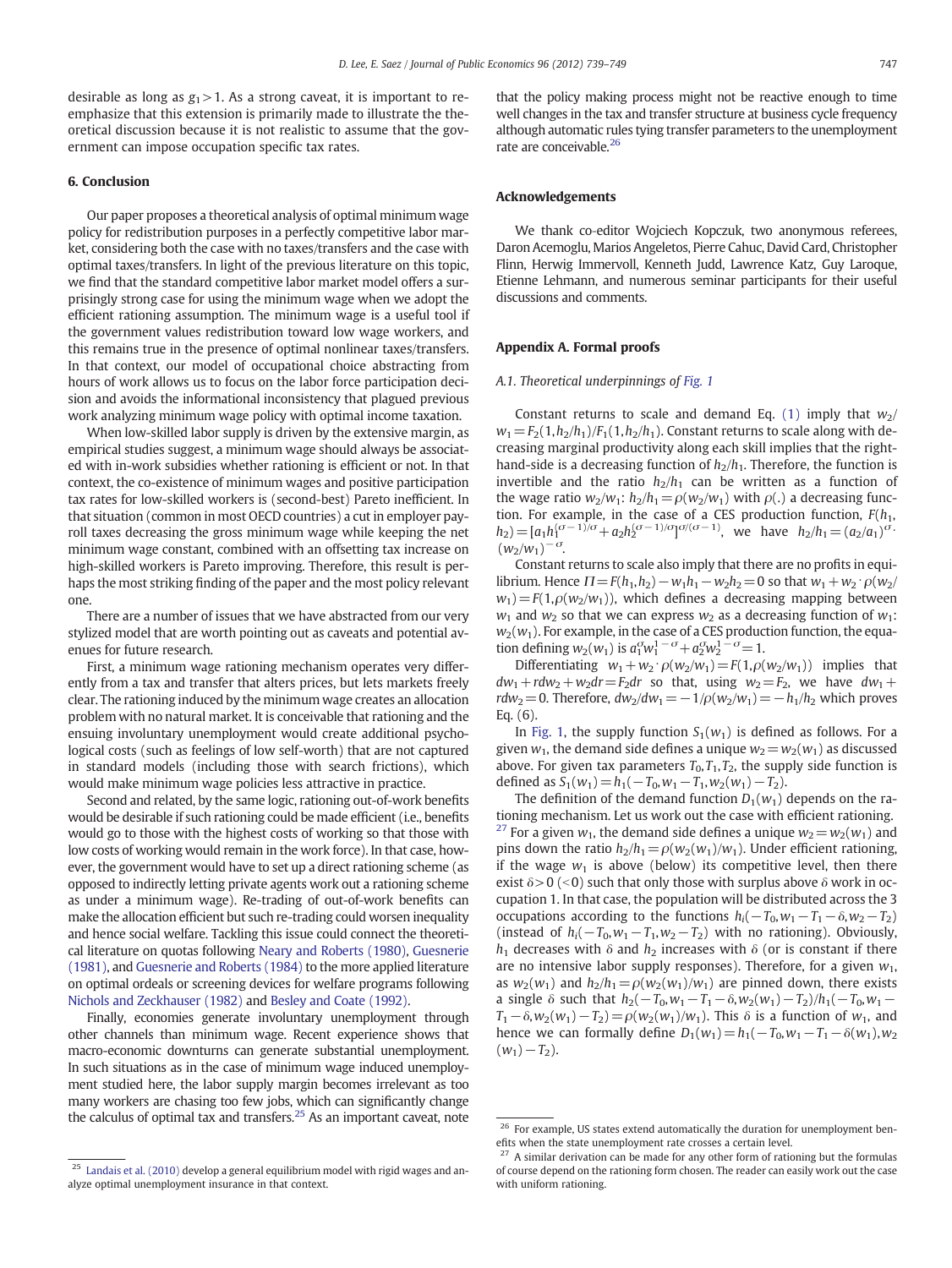#### <span id="page-9-0"></span>A.2. Proof of Proposition [1](#page-3-0)

At the competitive equilibrium  $(w_1, w_2)$  with no taxes and transfers, social welfare is given by:

$$
SW = [1-h_1-h_2]G(0) + \int_{\Theta_1} G(w_1-\theta_1)dH(\theta) + \int_{\Theta_2} G(w_2-\theta_2)dH(\theta),
$$

where  $w_2$  is a function of  $w_1$  through the demand side as discussed in [Appendix A.1](#page-8-0) above. Consider introducing a small minimum wage  $d\bar{w}$ above  $w_1$ . We have,

$$
\frac{dSW}{d\bar{w}} = \left[ -\frac{dh_1}{d\bar{w}} - \frac{dh_2}{d\bar{w}} \right] \cdot G(0) + \frac{dh_1}{d\bar{w}} G(0) + \frac{dh_2}{d\bar{w}} G(0) \n+ \int_{\theta_1} G^{'}(w_1 - \theta_1) dH(\theta) + \frac{dw_2}{d\bar{w}} \int_{\theta_2} G^{'}(w_2 - \theta_2) dH(\theta).
$$

The second and third terms are obtained because of the efficient rationing assumption whereby those losing their low-skilled job and shifting to no-work are those with the least surplus, namely zero, for having a low-skilled job. <sup>28</sup> Therefore, the first three terms cancel out, and, using  $dw_2/d\bar{w} = -h_1/h_2$  we obtain finally,

$$
\frac{dSW}{d\bar{w}}=h_1\lambda[g_1-g_2]>0,
$$

which proves the proposition. □

#### A.3. Proof of Proposition [2](#page-4-0)

Social welfare at the tax and transfer optimum with no minimum wage is given by:

$$
\begin{array}{l} SW=[1-h_1(c)-h_2(c)]G(c_0)+\int_{\Theta_1}G(c_0+\Delta c_1-\theta_1)dH(\theta)\\ \\ +\int_{\Theta_2}G(c_0+\Delta c_2-\theta_2)dH(\theta), \end{array}
$$

where  $\Delta c_i = c_i - c_0$  and with budget constraint  $h_1 \cdot (w_1 - \Delta c_1)$  +  $h_2$   $(w_2 - \Delta c_2) \ge c_0$  (multiplier  $\lambda$ ). Forming the Lagrangian  $L = SW +$  $\lambda[h_1 \cdot (w_1 - \Delta c_1) + h_2 \cdot (w_2 - \Delta c_2) - c_0]$ , let us consider a variation  $dc_1$  with a binding minimum wage  $\bar{w}$  set at the initial equilibrium as depicted in [Fig. A1](#page-7-0) in a standard  $(w, c)$  diagram. We have no change in  $w_1$  by definition, hence no change in  $w_2$  either as  $w_2$  and  $w_1$  are related by  $w_2(w_1)$  based on demand constraints [\(Appendix A.1](#page-8-0)). Hence, there is no change in  $h_2/h_1 = \rho(w_2/w_1)$ . Because  $h_1$  and  $h_2$  cannot increase (resp. decrease) simultaneously, this implies no change in both  $h_1$  and  $h_2$ . As depicted in [Fig. A1](#page-7-0)., with the crossed-off curly arrows, the labor supply response that would occur because of  $dc_1$  cannot happen because of the minimum wage. Therefore, we obtain

$$
\frac{dL}{dc_1} = \int_{\Theta_1} G^{'}(c_0 + \Delta c_1 - \theta_1) dH(\theta) - \lambda h_1 = \lambda [g_1 - 1]h_1.
$$

This proves the first part of the proposition. At the full optimum with taxes and transfers and the minimum wage, the condition above must be zero which implies that  $g_1=1$ . The first order condition with respect to  $c_0$ , keeping  $\Delta c_1$ ,  $\Delta c_2$ , and  $\bar{w}$  constant implies:

$$
0 = \frac{dL}{dc_0} = [1 - h_1(c) - h_2(c)]G^{'}(c_0) + \int_{\theta_1} G^{'}(c_0 + \Delta c_1 - \theta_1) dH(\theta) + \int_{\theta_2} G^{'}(c_0 + \Delta c_2 - \theta_2) dH(\theta) - \lambda = \lambda [h_0 g_0 + h_1 g_1 + h_2 g_2 - 1],
$$

which completes the proof. □



Fig. A2. Pareto improving policy when  $\tau_1>0$  and the minimum wage binds. The figure starts from a situation with a positive tax rate on low skilled work ( $\tau_1 > 0$ ) in dashed line along with a binding minimum wage creating involuntary unemployment. From that situation, consider lowering the minimum wage while keeping  $c_0$ ,  $c_1$ , and  $c_2$  constant as depicted by the solid line. Through demand effects,  $dw_2$  adjusts so that  $h_1dw_1+h_2dw_2=0$ , which implies that the loss in tax revenue raised from low skilled workers is exactly compensated by an increase in tax revenue from high skilled workers. Furthermore, this reform reduces involuntary unemployment (curly arrow), hence increasing welfare of the newly employed and increasing tax revenue as the newly employed pay higher taxes. Therefore, this reform is a Pareto improvement.

#### A.4. Proof of Proposition [3](#page-5-0)

As depicted in Fig. A2. using a standard  $(w, c)$  diagram, the proposed reform imposes  $dw_1 = d\bar{w}$ <0 while keeping  $c_0, c_1, c_2$  constant. The utility of those who do not switch jobs is therefore not affected. From the demand side [\(Appendix A.1\)](#page-8-0), we have  $w_2(w_1)$  with  $dw_2$ /  $dw_1=-h_1/h_2$  and hence  $dw_2>0$ . This implies that relative demand for high-skilled work  $h_2/h_1 = \rho(w_2/w_1)$  decreases as  $\rho(.)$  is de-creasing ([Appendix A.1\)](#page-8-0). Because  $c_2-c_0$  remains constant, and labor supply is only along the extensive margin, the supply of high-skilled workers is unchanged so that  $dh_2=0$ , which then implies that  $dh_1>0$  (depicted with the curly arrow on Fig. A2). Those  $dh_1$  individuals shifting from no work to low-skilled work are better-off because they were by definition rationed by the minimum wage. The government budget is  $h_1 \cdot (w_1 - \Delta c_1) + h_2 \cdot (w_2 - \Delta c_2) - c_0 \ge 0$ . Therefore the net effect of the reform on the budget is:  $dh_1 \cdot (w_1 - \Delta c_1) + h_1 dw_1 +$  $h_2dw_2 = dh_1\tau_1w_1 > 0$ . Thus, with  $\tau_1 > 0$ , the reform creates a budget surplus which can be used to increase  $c_0$  and improve everybody's welfare (with no behavioral response effects), a Pareto improvement. □

#### References

Acemoglu, D., 2001. Good jobs versus bad jobs. Journal of Labor Economics 19, 1–22.

- Allen, S., 1987. Taxes, redistribution, and the minimum wage: a theoretical analysis. Quarterly Journal of Economics 102 (3), 477–490.
- Atkinson, A.B., Stiglitz, J.E., 1976. The Design of Tax Structure: direct versus Indirect Taxation. Journal of Public Economics 6, 55–75.
- Besley, T., Coate, S., 1992. Workfare versus welfare: incentive arguments for work requirements in poverty alleviation programs. American Economic Review 82 (1), 249–261.
- Blumkin, T., Sadka, E., 2005. Income taxation and wage policy: an application to minimum wage. International Tax and Public Finance 12, 713–722.
- Blundell, R., MaCurdy, T., 1999. Labour supply: a review of alternative approaches. In: Ashenfelter, O., Card, D. (Eds.), Handbook of Labour Economics, vol. 3A. North-Holland, Amsterdam.
- Boadway, R., Cuff, K., 2001. A minimum wage can be welfare-improving and employment enhancing. European Economic Review 45, 553–576.
- Brown, C., 1999. Minimum wages, employment, and the distribution of income. In: Ashenfelter, O., Card, D. (Eds.), Handbook of Labor Economics, vol. 3. Elsevier, New York, pp. 2101–2163.
- Burkhauser, R.V., Couch, K.A., Glenn, A.J., 1996. Public policies for the working poor: earned income tax credit versus minimum wage. Research in Labour Economics 15, 65–109.
- Cahuc, Pierre, Laroque, Guy, in press. Optimal Taxation and Monosonistic Labor Market: Does Monopsony justify the Minimum Wage? Journal of Public Economic Theory.
- Cahuc, P., Michel, P., 1996. Minimum wage, unemployment, and growth. European Economic Review 40 (7), 1463–1482.

<sup>&</sup>lt;sup>28</sup> The small minimum wage also induces some low-skilled workers to shift to the high-skilled sector but this has no first order welfare effect as those workers are indifferent between the two occupations to start with.